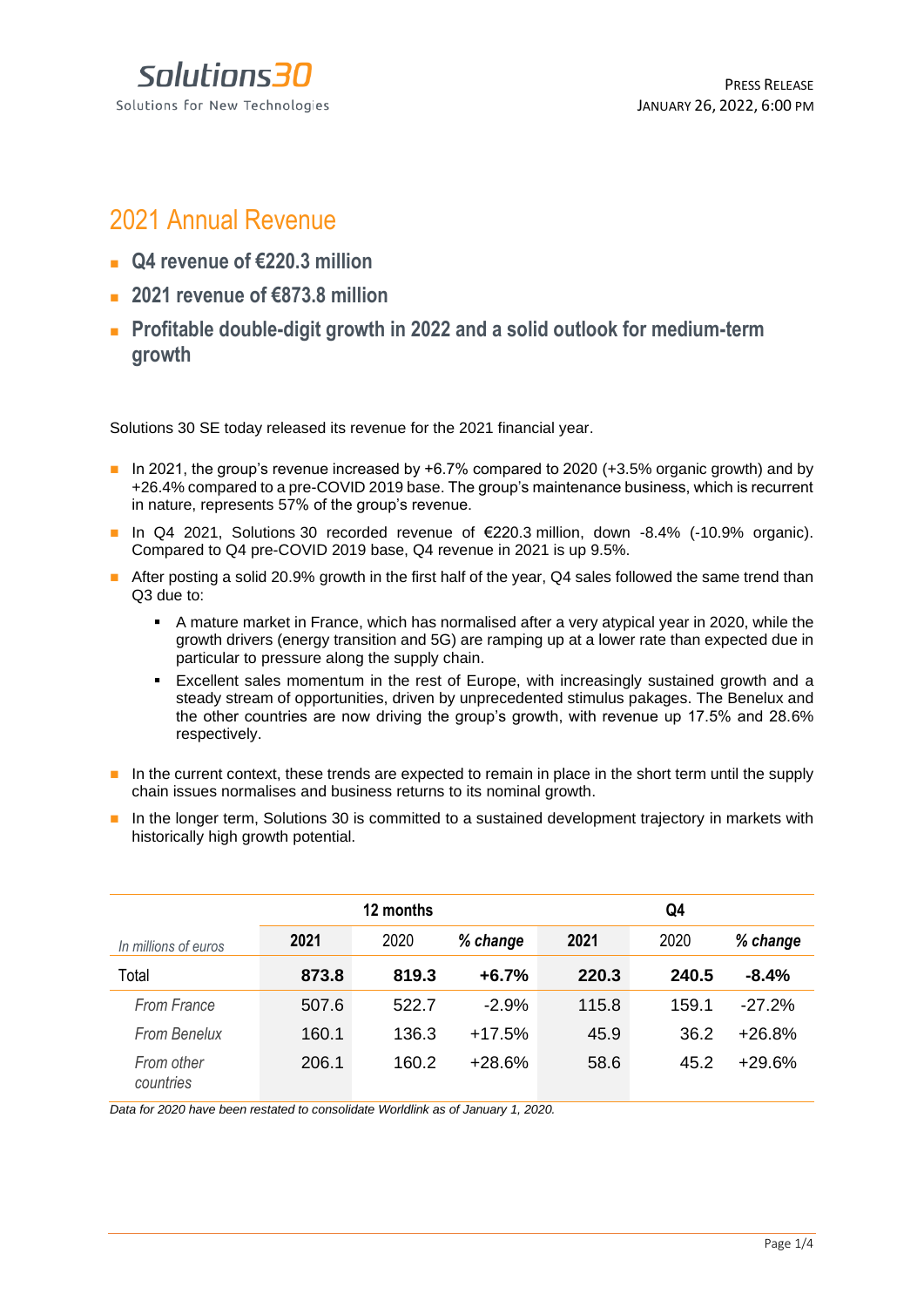# **A mature market in France**

In 2021, Solutions 30 had revenue of €507.6 million in France, compared to €522.7 million in 2020. In the fourth quarter, the group posted revenue of €115.8 million in 2021, compared with €159.1 million for the same period in 2020.

The telecom business posted revenue of  $\epsilon$ 79.4 million in the fourth quarter of 2021, down 32% compared to 2020, and annual revenue of €360.2 million, down 4%. FTTH network deployment peaked in the first half of the year and the second half saw a decline in investments for this business, which in 2020 accounted for 23% of Solutions 30's telecoms revenue in France. At the same time, the rate of new subscriber connections has returned to normal, after a surge in demand due to remote working in the second half of 2020. These two market factors are still only being partially compensated by maintenance activities, and this unfavorable trend has been exacerbated by the fifth wave of COVID, which disrupted the organization of the field teams at the end of the year.

Revenue from the energy business amounted to €16.8 million in the fourth quarter of 2021, down 34% compared to the same period in 2020. Annual revenue was €80.9 million, down 8%. Significant drivers of growth are anticipated in the energy business as the deployment of smart electricity meters winds down in France. However, the ramp-up of new market segments is being delayed by current supply chain problems. This is especially true for the installation of electric vehicle charging stations and activities related to renewable energies.

The IT business posted quarterly revenue of  $\epsilon$ 12.6 million, up 18% compared to the fourth quarter of 2020, while revenue from the security and retail business was up +19% to €7.0 million compared to €5.9 million a year earlier.

### **Sustained growth in the Benelux, the group's largest market after France**

Annual revenue from the Benelux was up 17.5% (14.0% organic growth) to €160.1 million. Growth accelerated throughout the year and reached 26.8% (24.9% organic growth) in the fourth quarter, with revenue of €45.9 million.

The telecom business, which grew purely organically by 16%, generated quarterly revenue of €33.3 million and annual revenue of €119.8 million, up 10%. The roll-out of contracts signed in the ultra high-speed market is beginning to contribute to group revenue.

In the fourth quarter, revenue from the energy business amounted to  $\epsilon$ 8.6 million, compared to €2.4 million last year, up 257% (226% organic growth). This growth is mainly driven by the roll-out of smart meters in Flanders on behalf of Fluvius. This activity started in the first quarter of 2020 and is now fully developed. For the full year, Solutions 30 tripled revenue from its energy business, reaching €24.6 million.

In IT, annual revenue amounted to  $\epsilon$ 8.8 million, compared to  $\epsilon$ 9.4 million for the previous year, with fourth-quarter revenue of €2.2 million, compared to €2.6 million a year earlier. Quarterly revenue from the retail and security business was  $\epsilon$ 1.7 million and annual revenue was  $\epsilon$ 6.9 million.

### **Positive momentum in other countries**

In all other countries, the group posted annual revenue of €206.1 million, an increase of 28.6% (15.5% organic growth) compared to 2020.

Fourth-quarter revenue for 2021 was €58.6 million, up +29.6% (+17.9% organic growth) compared to the same period in 2020.

In Germany, fourth-quarter revenue in 2021 amounted to €16.3 million, compared to €17.6 million in 2020, and annual revenue was €63.0 million, compared to €67.2 million for the previous year. The country has launched numerous initiatives to improve its ultra high-speed infrastructure, and the reorganization implemented by Solutions 30 to capture expected growth in this sector should start to bear fruit in the second half of 2022.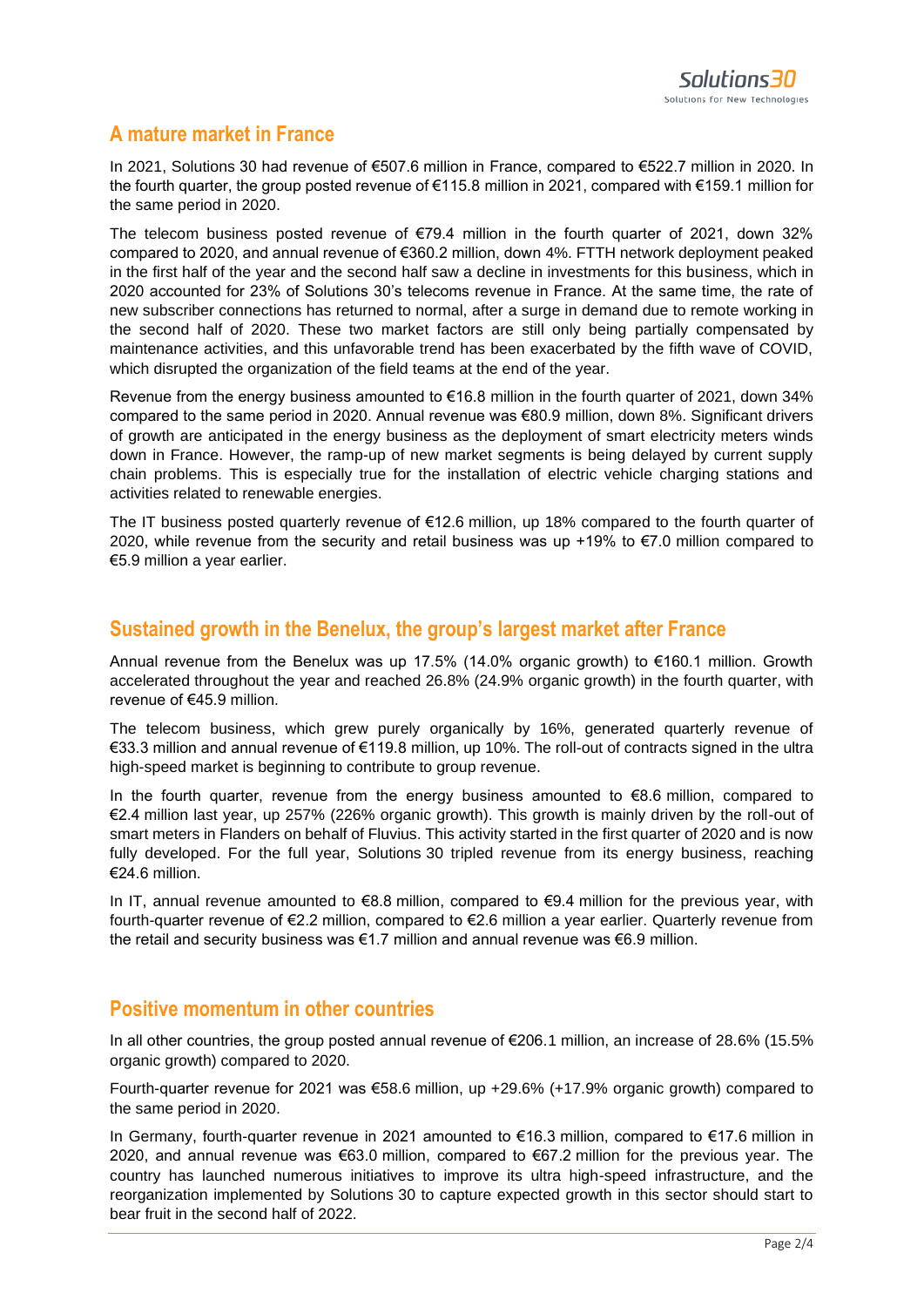In Italy, revenue grew by 72% (67% like-for-like) in the fourth quarter of 2021 to €13.8 million, driven by the contract signed at the beginning of the year with TIM to deploy its ultra high-speed infrastructure in Piedmont and the Aosta Valley. Annual revenue from Italy reached €46.6 million, up 69% (54% like-forlike).

In Spain, business grew purely organically by 30% to €14.5 million in the fourth quarter, thanks to market share gains in mobile and fixed networks compared to the previous period. Annual revenue amounted to €53.1 million, up 36% compared to 2020.

In Poland, the group returned to growth and recorded quarterly revenue of €7.8 million in 2021, compared to €6.9 million a year earlier, representing growth of 13%. Annual revenue remained stable at €25.2 million.

Finally, in the United Kingdom, Solutions 30 posted quarterly revenue of €6.2 million and annual revenue of €18.2 million. The group has been operating in this country since December 2020 and continues its expansion in both fixed and mobile telecoms. The acquisition of Mono Consultants Ltd's assets at the end of the year has brought welcome additions to the group's customer portfolio and expertise in 5G.

## **A new phase of development for a stronger group**

For the group as a whole, the EBITDA margin for the full year 2021 will be marginally lower than for the first half of the year, reflecting the contraction of activity in France along the continued ramp-ups in the Benelux, Italy, and the United Kingdom. In both the medium and long term, Solutions 30 has considerable growth levers and the group is confident in its ability to seize market opportunities that are opening up throughout Europe.

Solutions 30's markets, irrespective of their level of maturity, have significant potential for growth and are supported by unprecedented stimulus pakages that are channeling public investment into the digital transformation and energy transition. Operating in these two major sectors, the group is ideally positioned to capture significant market share in the deployment of fiber-optic networks in countries that are still under-equipped (Benelux, United Kingdom, Poland, Italy, and Germany), the development of 5G, the development of electric mobility, and the roll-out of renewable energies.

As it enters this new phase of growth, the group is pursuing its transformation plan with the objective of implementing strengthened and harmonized risk management, compliance, and governance procedures in the first half of 2022. Solutions 30 continues to benefit from a sound financial structure and the renewed confidence of its financial partners following the interim review of the group's financial statements by its new statutory auditor.

Solutions 30 now has stronger fundamentals to resume its growth strategy combining organic external growth. As such, the group is targeting of double-digit revenue growth in 2022.

#### **Gianbeppi Fortis, CEO of Solutions 30 concludes:**

"In 2021, revenues generated by the new activities of the group represented €50 million despite the pandemic and the supply chain issues. We expect this figure to double again by the end of 2022. In its nearly 20 years of existence, Solutions 30 never had such a buoyant outlook on its markets. The company will indeed benefit from both structural growth levers and massive stimulus packages focused on digital transformation and energy transition. The duplication of the model that made us successful in France is clearly underway, with each of the countries where we currently operate having the potential to reach the size the French market has so far achieved."